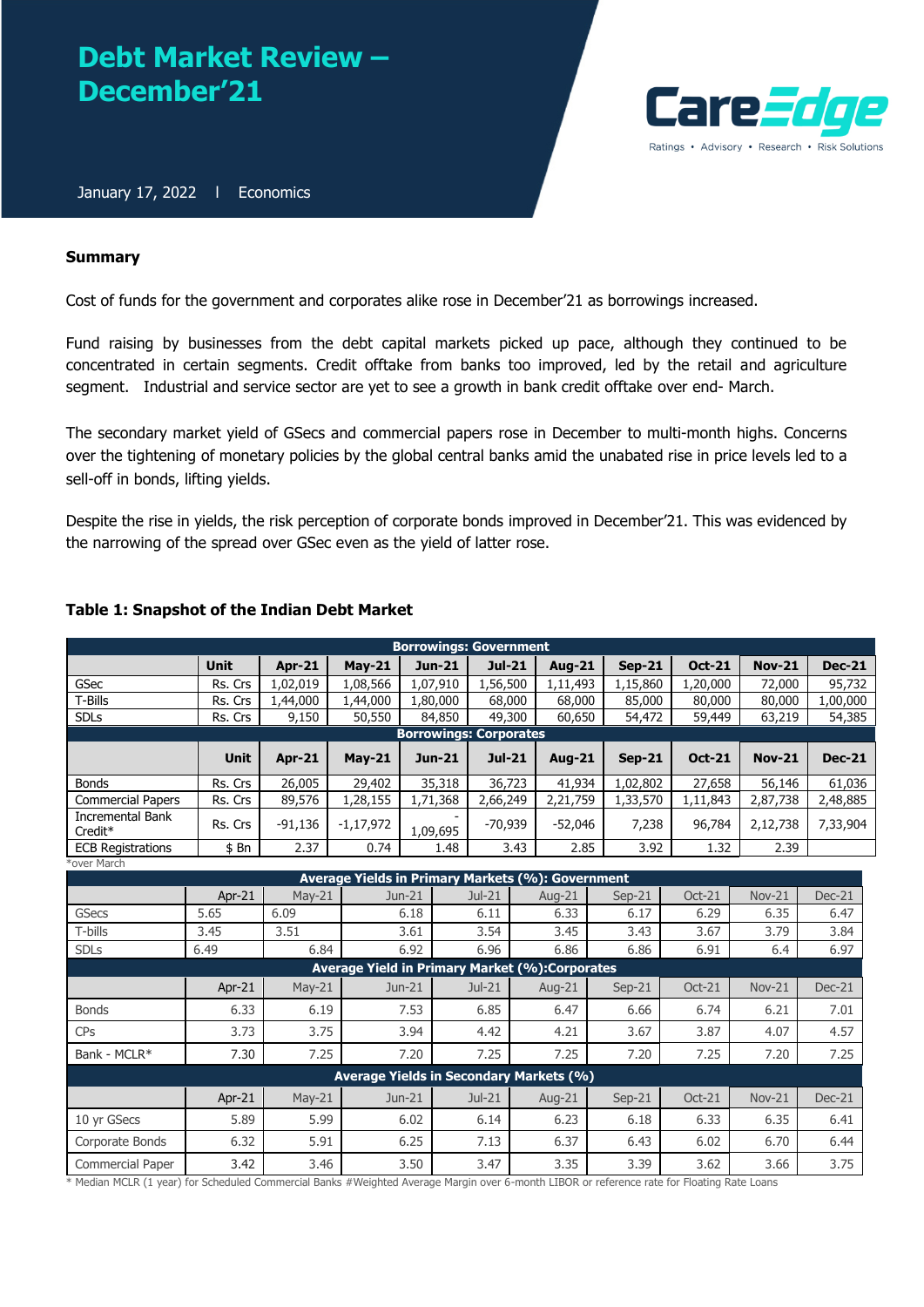# **A. Primary Market**

# **1. Government**

# **1.1 Central government: Rise in cost of borrowings**

The quantum as well as cost of market borrowings was higher for the central government in December'21. The cost of borrowing for the central government firmed up to nearly 2-year highs in December'21.

The total borrowing in the month totalled Rs. 1.95 lakh crore, 29% more than the previous month. The short-term borrowings totalled Rs. 1 lakh crore (Rs.0.80 lakh crore in November) and Rs. 0.96 lakh crore was raised through the issuance of dated securities (Rs. 0.72 lakh crore in November).

The short-term as well as long-term borrowing cost rose in December. The weighted average yield of Tbills inched up to a 20-month high of 3.84% (5 bps increase over November) and that of GSecs at 6.47% was the highest since January'20 and was 12 bps higher than November. Yields have risen on concerns over the faster than anticipated tightening of monetary policies by central banks amid persistent inflationary pressures and a surge in Covid-19 infections that led to reimposition of restrictions across regions, further straining supply chains.

The overall market borrowings of the central government have been lower in the current fiscal by 12% (at Rs.19.4 lakh crore). In the first nine months of FY22 the long-term borrowings at Rs.9.90 lakh crore has been 6% lower than the previous year, while the T-bill issuances at Rs. 9.49 lakh crore were lower by 18%.

The relatively improved financial position of the government aided by higher tax revenues and curtailed expenditure has necessitated lower market borrowings in the current fiscal year.

The borrowing cost for the central government through dated securities in the current financial year is notably higher than a year ago, despite lower borrowings. The weighted average yield of GSecs in the first nine months of FY22 at 6.22% is 42 bps higher than in the corresponding period of FY21. The year -todate yield of T-bills too has increased by 12 bps to 3.59%.

# **1.2 State government: Lower borrowings amid increase is cost of funds**

Eighteen states and two UTs together raised Rs. 0.54 Lakh crore via the issue of State Development Loans (SDLs) in December'21, 14% lower than the preceding month. Karnataka and West Bengal accounted for 35% of the funds raised. The weighted average yield of SDL's that were issued during the month at 6.97% was 57 bps higher than in November.

As with the central government, the market borrowings by states in the current financial year has been lower compared with last year. In the first nine months of FY22, states/UTs (26 states and 2 UTs) cumulatively raised Rs.4.86 lakh crore from the market, 13% lower than a year ago. Here too, the lower borrowings can in large part be attributed to the higher revenue relative to the expenditure undertaken. The cost market borrowing for states however has been higher this year. The weighted average yield of SDLs in the first nine months of FY22 at 6.84% is 39 bps higher than in the corresponding period of FY21.

# **2. Bank credit offtake quickens**

Bank credit offtake further picked-up pace in December. As of end December, the outstanding bank credit was Rs. 116.8 lakh crore, a Rs. 7.33 lakh crore increase or 6.7% growth over end-March'21. This is a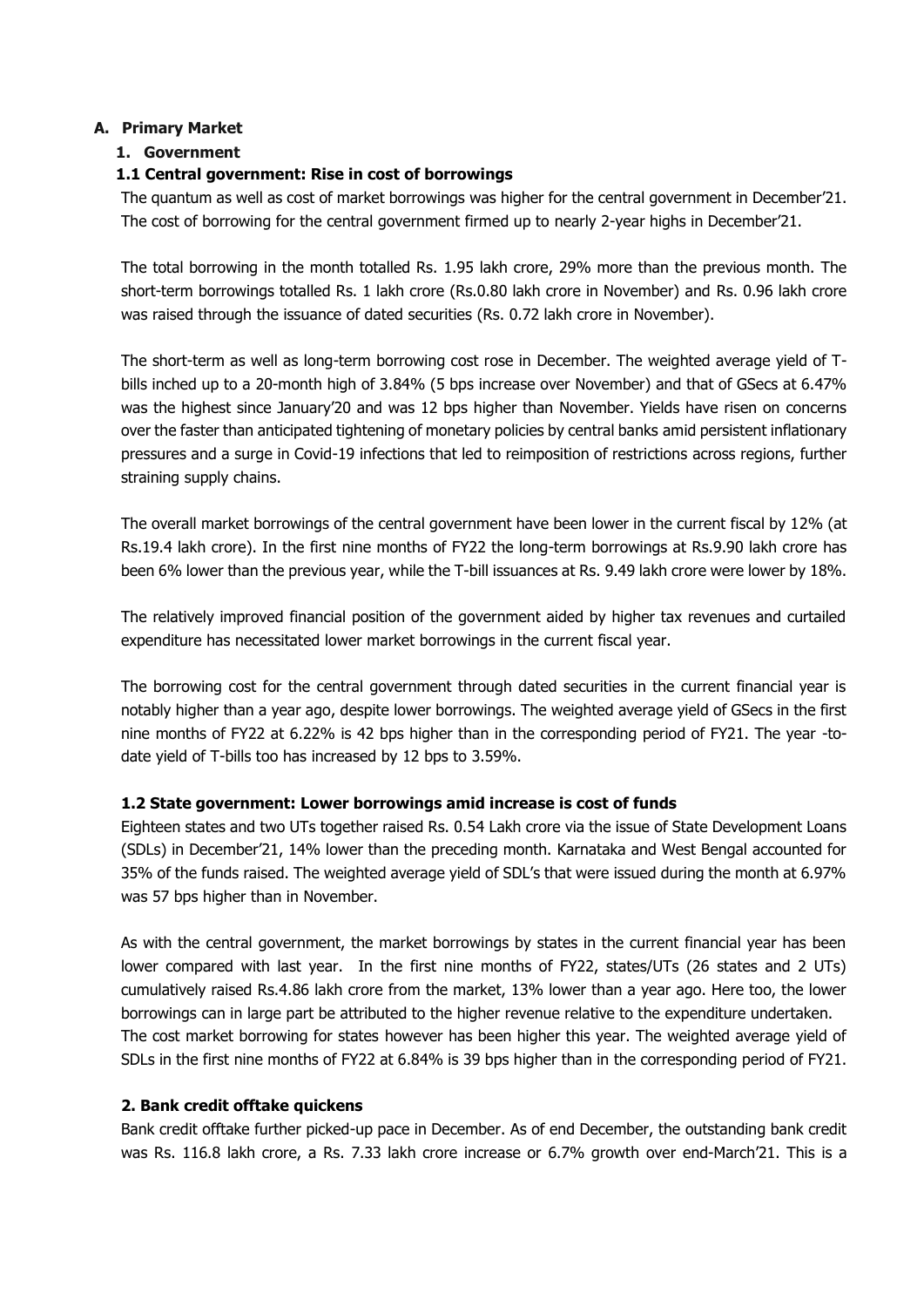significant improvement from the 3.2% growth (or Rs. 3.33 lakh crore increase over end-March'20) in the comparable period of FY21 and the negative growth in the first six months of FY22.

There has been an improvement in credit demand in recent months associated with the higher levels of economic activity and mobility. The revival in credit demand however has not been broad-based across segments. It is being driven by the retail and agriculture sector, both of which have witnessed growth in incremental credit offtake during the first eight months of FY22 over end-March'21. 73% of the incremental credit offtake has been by the retail segment.

In case of the industrial and service sector, the incremental credit offtake continues to be in contractionary territory (as highlighted in Table 2.1), reflective of the deleveraging by borrowers as well as their low appetite for fresh investments. The selectiveness banks to lend only to certain segments is probably also a factor for the low credit growth.

|       | Table 2.1: Sector-wise Bank Credit - % Growth over |  |  |  |
|-------|----------------------------------------------------|--|--|--|
| March |                                                    |  |  |  |

| .                                                       |                               |                               |  |  |  |  |
|---------------------------------------------------------|-------------------------------|-------------------------------|--|--|--|--|
| Sector-wise Bank Credit - % Growth<br><b>Over March</b> |                               |                               |  |  |  |  |
|                                                         | <b>Apr-Nov</b><br><b>FY21</b> | <b>Apr-Nov</b><br><b>FY22</b> |  |  |  |  |
| Agriculture                                             | 4.7                           | 5.7                           |  |  |  |  |
| Industry                                                | $-4.2$                        | $-1.0$                        |  |  |  |  |
| <b>Services</b>                                         | $-1.6$                        | $-0.8$                        |  |  |  |  |
| Retail                                                  | 3.3                           | 4.9                           |  |  |  |  |

Source: RBI

The industrial sector however has seen relative progress in credit offtake. The severity of the contraction in incremental credit offtake is less than a year ago (-1.0% v/s -4.2%). Within the industrial sector, the small and medium enterprises, which together account for one-fifth of the outstanding bank credit to industry have registered growth in incremental credit offtake (by 7% and 35% respectively) as opposed to the negative growth of large enterprises (-4.4%).

In case of the service sector too, there has been an uptick in credit demand in the eight months to November'21 compared with a year ago. The contraction in incremental credit offtake has moderated from (-)1.6% to (-)0.8%. Within the service sector, incremental credit demand has witnessed growth in the case of the hospitality sector (4.7%), retail trade (1.5%), housing finance companies (2.6%), public finance institutions (15.7%), shipping (3.9%) and aviation (4.4%)

In terms of industry-wise deployment of incremental bank credit during April-November'21, infrastructure sectors (ports, railways, road, power, airports), rubber & plastic products, gems & jewellery, construction, mining, petroleum products, transport equipment, paper, wood, pharmaceuticals and engineering are the sectors that have witnessed a growth in bank credit. The major sectors that have seen a contraction in incremental credit offtake include fertiliser, metal products, cement, food processing, petrochemicals, telecommunication, glass and glassware and leather products (Table 2.2 and 2.3).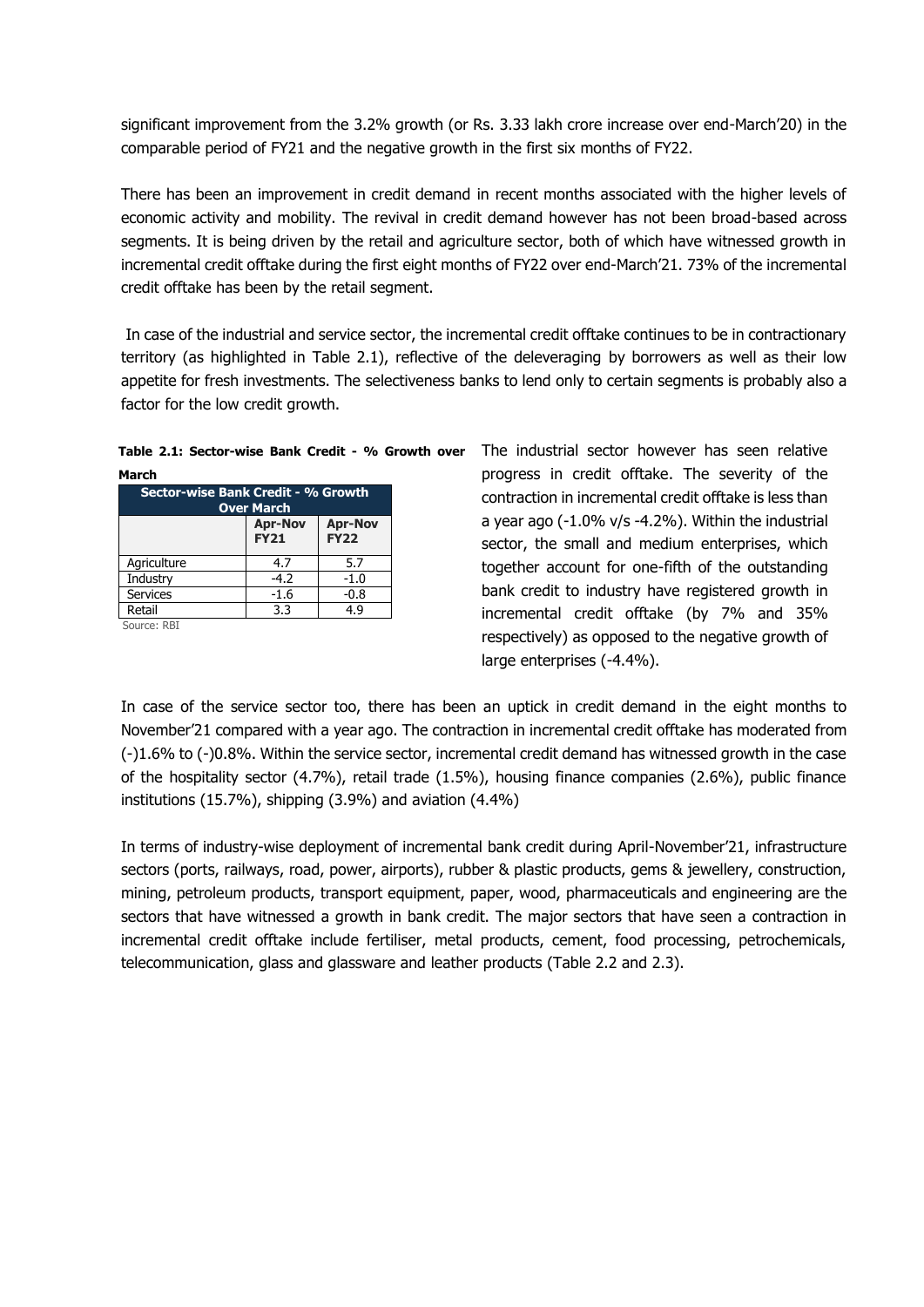**Table 2.2 Industries that witnessed growth in bank credit offtake**

| <b>Industries that registered</b><br>growth in credit offtake | % Growth: End<br>Nov <sup>'</sup> 21 over end<br><b>Mar'21</b> |
|---------------------------------------------------------------|----------------------------------------------------------------|
| Rubber, Plastic and their Products                            | 13.7                                                           |
| Gems and Jewellery                                            | 11.4                                                           |
| Mining and Quarrying (incl. Coal)                             | 10.9                                                           |
| Paper and Paper Products                                      | 3.9                                                            |
| Infrastructure                                                | 2.1                                                            |
| Railways                                                      | 22.5                                                           |
| Roads                                                         | 4.1                                                            |
| Airports                                                      | 3.3                                                            |
| Ports                                                         | 2.5                                                            |
| Power                                                         | 1.6                                                            |
| Transport equipment                                           | 2.0                                                            |
| Petroleum, Coal Products and                                  | 1.6                                                            |
| Construction                                                  | 1.4                                                            |
| Wood and Wood Products                                        | 1.3                                                            |
| Engineering                                                   | 1.2                                                            |
| Drugs and Pharmaceuticals                                     | 0.8                                                            |
| SOUICE' RRI                                                   |                                                                |

| Table 2.3 Industries that witnessed contraction in bank |  |  |  |  |
|---------------------------------------------------------|--|--|--|--|
|---------------------------------------------------------|--|--|--|--|

| credit offtake                                                     |                                                   |  |  |  |  |
|--------------------------------------------------------------------|---------------------------------------------------|--|--|--|--|
| <b>Industries that registered</b><br>contraction in credit offtake | % Growth: End<br>Nov'21 over end<br><b>Mar'21</b> |  |  |  |  |
| Fertiliser                                                         | $-9.0$                                            |  |  |  |  |
| Basic Metal and Metal Product                                      | $-15.5$                                           |  |  |  |  |
| <b>Cement and Cement Products</b>                                  | $-17.4$                                           |  |  |  |  |
| Petro Chemicals                                                    | $-5.4$                                            |  |  |  |  |
| Glass and Glassware                                                | $-9.6$                                            |  |  |  |  |
| Food Processing                                                    | $-6.6$                                            |  |  |  |  |
| Beverage and Tobacco                                               | $-1.3$                                            |  |  |  |  |
| Telecommunication                                                  | $-1.7$                                            |  |  |  |  |
| Leather and Leather Products                                       | $-1.3$                                            |  |  |  |  |
|                                                                    |                                                   |  |  |  |  |

Source: RBI

Source: RBI

In terms of cost of funds, the marginal cost of lending rate (MCLR) of scheduled commercial banks although ruling at 5-year lows rose in December. The median 1-year MCLR of scheduled commercial banks for the month was 7.25%, 5 bps higher than in November.

At the bank group level, the median lending rates in December'21 for public sector banks at 7.25% was unchanged from the preceding month and that of private banks at 8.20% was 5 bps higher than the previous month.

The median 1-year MCLR of public sector banks in November was 95 bps lower than that of private sector banks. Public sector banks MCLR (median 1 year) has declined by 95 bps since March'20, while that of private sector banks has fallen by 90 bps. The RBI cuts transmission of 115 bps since March'20 has been marginally higher in the case of public sector banks than private sector banks.

The weighted average lending rate (WALR) of fresh rupee loans sanctioned by scheduled commercial banks at 8.91% in November'21 was 2 bps lower from a month ago. The WALR of public sector banks at 8.40% in November was 143 bps lower than that of private sector banks.

# **3. Corporate Bond Issuances subdued despite sequential improvement**

Higher quantum of funds was raised through the issue of corporate bonds in December when compared with the preceding month. Issuances however were lower when compared with a year ago.

As per provisional data from Prime Database, issuances during the month amounted to Rs. 0.61 lakh crore, a 9% increase from the previous month. It was however 3% lower than a year ago (Rs. 0.63 lakh crore in December'20). Nearly the entire issuances (97%) were through private placement.

Borrowings by corporates from the bond markets has been lower in the current financial year. In the first nine months of FY22, Rs. 4.17 lakh crore has been raised via corporate bonds which is 25% lower than the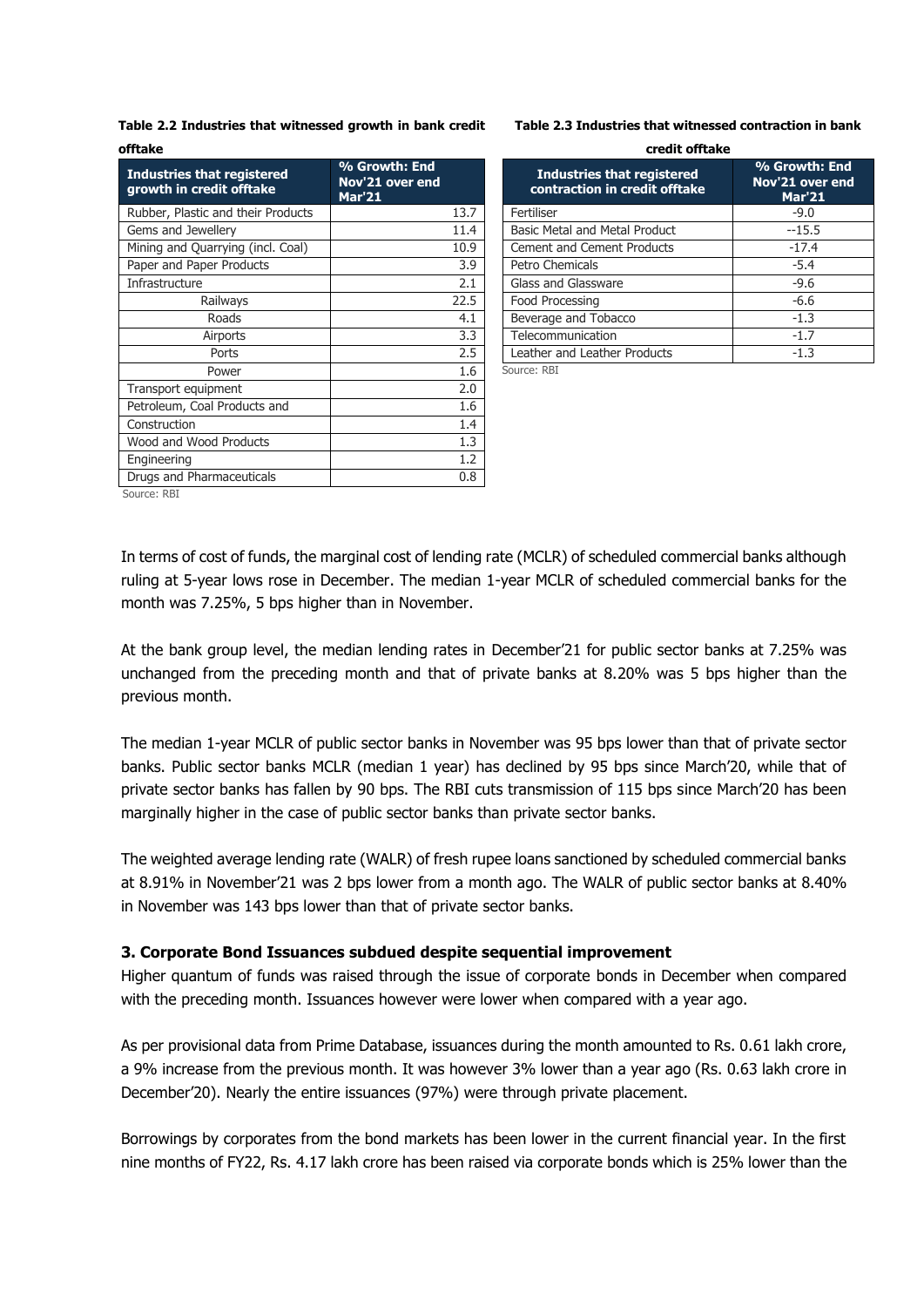same period of FY21 (Table 3.1). The higher borrowings in FY21 were primarily on account of the RBI's special liquidity measures viz. LTRO and TLTRO which prompted fund raising from the debt capital markets given the stipulations attached to these measures- the banks that had borrowed funds through this facility had to invest in fresh acquisition of specified securities i.e., investment grade corporate bonds and commercial papers.

- As in the previous months, the bond issuances in December'21 were dominated by entities belonging to the finance sector. 71% of the issuances were by financial institutions viz., banking, financial services, and housing finance. Travel and Transportation, power generation, roads and highways, housing and real estate, oil exploration and ship building were the other sectors that raised funds from the bond markets during the month (Table 3.2). The finance sector has accounted for around 75% of the issuances during the first three quarters of FY22.
- 28% of the issuances in December'21 carried a tenure of 3 years and 35% has a maturity profile of 10 years. 11% of issuance were of tenures of 1-2 years (Table 3.3). The majority of issuance in the first nine months of FY22 carried a tenure of 10 years (29%) followed by 3 years (21%).
- 86% of the total issuances in December'21 carried a credit rating of AA+ and above (Tabe 3.4). For the fiscal year thus far, 80% of issuance were rated AA+ and above.
- The overall cost of borrowings via corporate bonds firmed to a six month high in December'21. The weighted average yield of corporate bonds (across tenure and rating category) at 7.01% was 80 bps higher than in November.

| <b>Table 3.1: Corporate Bond Issuances</b> |  |
|--------------------------------------------|--|
|--------------------------------------------|--|

| Lakh Crs) | % change |
|-----------|----------|
| 0.61      | -3       |
|           | -25      |
|           |          |

Source: Provisional Data from Prime Database

#### **Table 3.2: Sector-wise Corporate Bond Issuances**

| <b>Industry</b>                       | <b>Dec'21</b><br>(%<br>share) | Apr-<br><b>Dec'21</b><br>(9/0)<br>share) |
|---------------------------------------|-------------------------------|------------------------------------------|
| Banking/Term Lending                  | 42                            | 33                                       |
| <b>Financial Services/Investments</b> | 16                            | 20                                       |
| Travel and Transportation             | 15                            | 3                                        |
| Housing Finance                       | 12                            | 22                                       |
| Power Generation and Supply           | 3                             | 5                                        |
| Roads and Highways                    | 3                             | 4                                        |
| Housing and Real Estate               | $\overline{\phantom{a}}$      | $\mathcal{P}$                            |
| Oil exploration                       | $\overline{\phantom{a}}$      | $\overline{\phantom{0}}$                 |
| Shipbuilding                          | 2                             | 1                                        |
| Others                                | 2                             | 6                                        |

Source: Provisional Data from Prime Database

#### **Table 3.3: Tenure-wise Bond Issuances**

| <b>Tenure</b> | Dec'21 (%<br>share) | Apr-Dec'21 (%<br>share) |
|---------------|---------------------|-------------------------|
| 1-2 years     |                     |                         |
| years         | 28                  |                         |
| 5-6 years     |                     | 12                      |
| 10 years      | 35                  | 29                      |
| vears         |                     |                         |

Source: Provisional Data from Prime Database

#### **Table 3.4: Ratings of Bond Issuances**

| <b>Rating</b>                          | Dec'21 (%<br>share) | Apr-Dec'21<br>(% share |
|----------------------------------------|---------------------|------------------------|
| AAA                                    |                     | бĠ                     |
| AA+                                    |                     |                        |
| AA                                     |                     |                        |
|                                        |                     |                        |
| $\sim$<br>$\cdots$<br>$\sim$<br>$\sim$ | - -<br>_ _          | .                      |

Source: Provisional Data from Prime Database and CARE Ratings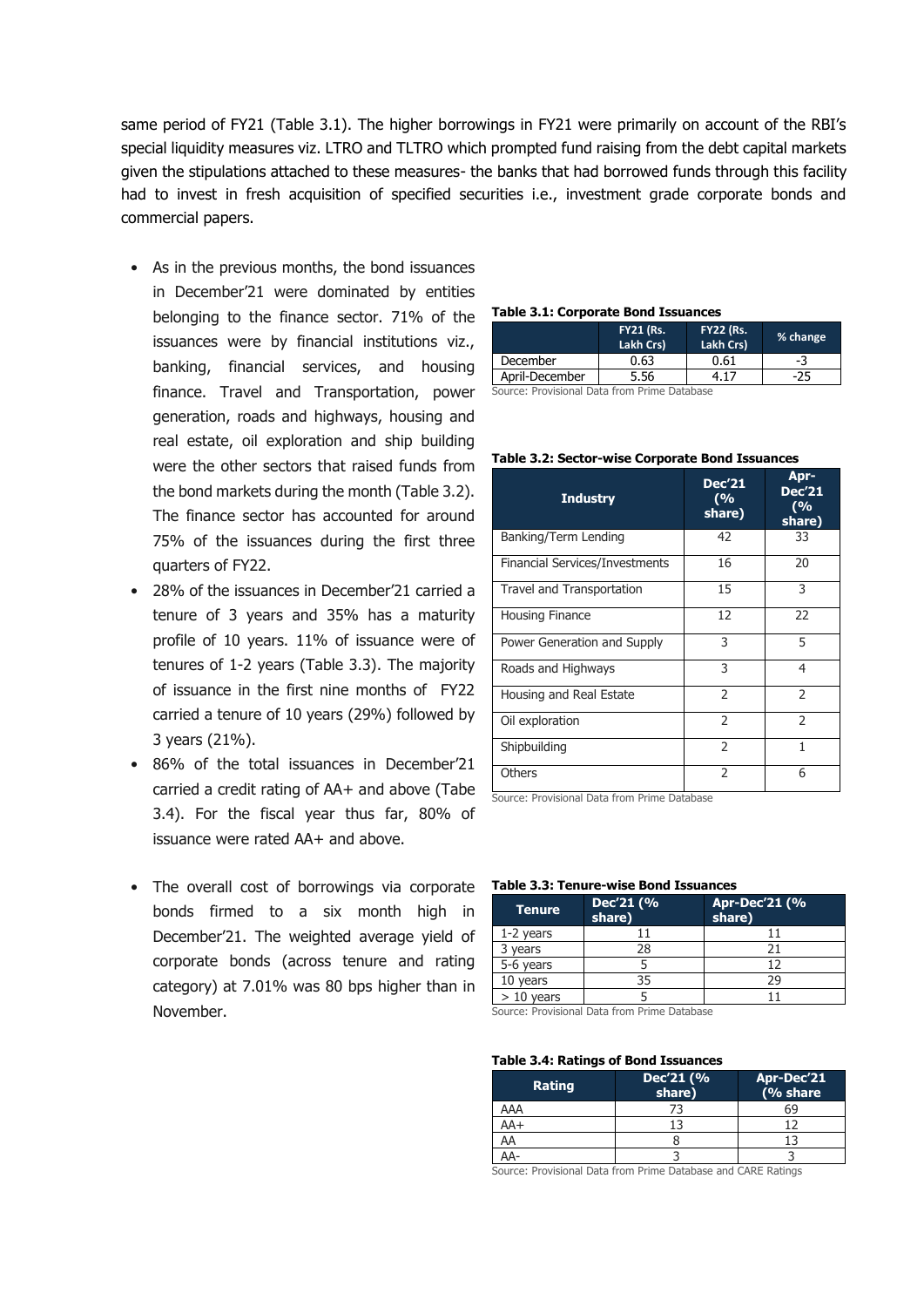# **4. Higher ultra-short term commercial paper issuances**

Short term borrowings of corporates via commercial paper issuances in December'21 amounted to Rs. 2.49 lakh crore. Issuances during the month were notably higher on an annual basis (by 31%) but lower monthly (by 14%). 96% of the issuance in December'21 carried a credit rating of A1+ (very high degree of safety or lowest risk).

Cumulatively, commercial paper issuances in the current financial year have been higher. In the first nine months of FY22 the issuance totalled Rs.16.59 lakh crore which is a 36% increase over 9M of FY21 (Rs. 12.21 lakh crore).

The commercial paper issuances in December'21 was concentrated in the ultra short-term tenure i.e., 7 to 10 days. It accounted for 53% of the total issuances (Table 4.2). These issuances were floated by NBFCs and were towards funding of IPOs. NBFC's were the largest issuers of commercial papers during the month and accounted for **Table 4.3: Sectoral Commercial Paper Issuances** 48% of the issuances. In FY22, sizeable issuance have been for short tenure of 7-10 days directed towards IPO funding.

The finance sector that included financial services, banking, and housing finance had the highest share (at 67%) of commercial paper issuances in December. This has been the case for the fiscal year thus far  $-$  the finance sector accounts for nearly 60% of the issuances **Table 4.4: Commercial paper yields**  (Table 4.3)

The cost of borrowing via commercial papers in December firmed to the highest levels since May'20. Based on the provisional data on issuances from Prime database, the weighted average yield of these instruments at 4.57% was 50 bps higher than that in November'21and 84 bps higher than April'21.

| <b>Table 4.1 Commercial Paper Issuances</b> |                                     |                               |          |  |  |  |
|---------------------------------------------|-------------------------------------|-------------------------------|----------|--|--|--|
|                                             | <b>FY21</b><br>(Rs.<br>Lakh<br>Crs) | <b>FY22 (Rs.</b><br>Lakh Crs) | % Change |  |  |  |
| December                                    | 1.90                                | 2.49                          | 31       |  |  |  |
| April-December                              | 12.21                               | 16.59                         | 36       |  |  |  |
|                                             |                                     |                               |          |  |  |  |

Source: RBI

### **Table 4.2: Duration wise commercial paper issuances**

| No of days                                                   | Dec'21<br>(% Share) | Apr-Dec'21<br>(% share) |  |  |  |  |  |  |  |  |
|--------------------------------------------------------------|---------------------|-------------------------|--|--|--|--|--|--|--|--|
| 7 days                                                       |                     | 29                      |  |  |  |  |  |  |  |  |
| 8-10 days                                                    |                     |                         |  |  |  |  |  |  |  |  |
| 11-89 days                                                   | 25                  | 31                      |  |  |  |  |  |  |  |  |
| 90-91 days                                                   | 11                  | 14                      |  |  |  |  |  |  |  |  |
| 92-365 days                                                  |                     | 12                      |  |  |  |  |  |  |  |  |
| Curso: Provisional Data from Drimo Database and CADE Datings |                     |                         |  |  |  |  |  |  |  |  |

Source: Provisional Data from Prime Database and CARE Ratings

| Industry                       | <b>Dec'21</b><br>(% Share) | Apr-Dec'21<br>(% Share) |  |  |
|--------------------------------|----------------------------|-------------------------|--|--|
| <b>Financial Services</b>      | 60                         | 49                      |  |  |
| Oil exploration refining       | 6                          | 12                      |  |  |
| Civil construction/real estate | 5                          | 3                       |  |  |
| Telecommunication              | 5                          | 5                       |  |  |
| Banking/Term Lending           |                            | 5                       |  |  |
| <b>Housing Finance</b>         | 3                          |                         |  |  |
| Trading                        | 3                          | 3                       |  |  |
| Power Generation & Supply      | $\mathcal{P}$              | 3                       |  |  |
| Others                         | 12                         | 16                      |  |  |

Source: Provisional Data from Prime Database

|          | Weighted<br>average |
|----------|---------------------|
| Apr-21   | 3.73                |
| $May-21$ | 3.75                |
| $Jun-21$ | 3.94                |
| Aug-21   | 4.21                |
| $Sep-21$ | 3.67                |
| $Oct-21$ | 3.87                |
| Nov-21   | 4.07                |
| Dec-21   | 4.57                |
|          |                     |

Source: Provisional Data from Prime Database and CARE Ratings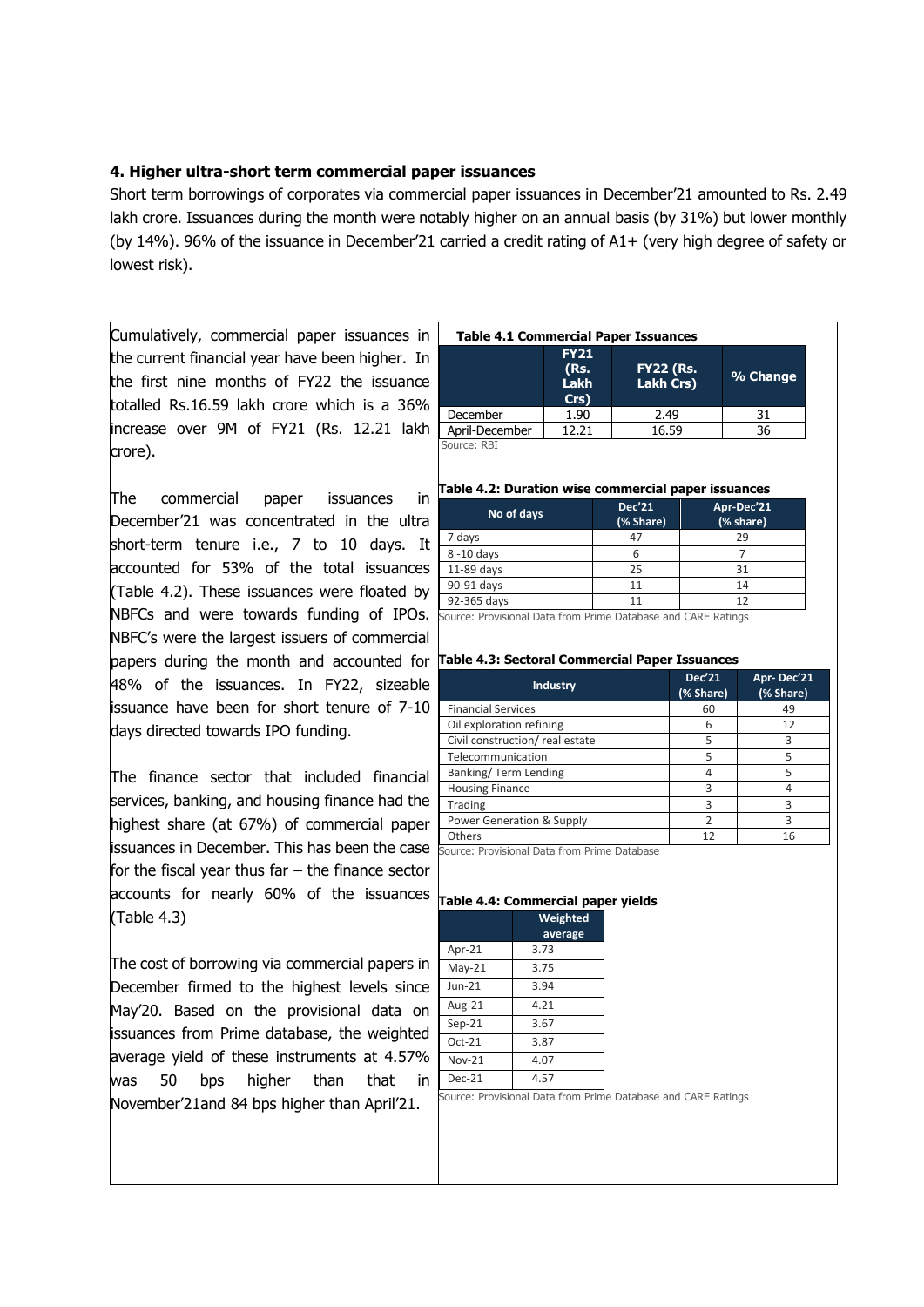# **5. Higher borrowings from foreign markets**

Corporates have been seeking higher quantum of funds from the overseas markets. The external commercial borrowing (ECB) registrations in November'21 at \$2.4 bn was higher on a sequential (by 80%) as well as annual basis (17%).

In terms of sectoral borrowings in November'21, electricity, gas, steam and air conditioning supply and the financial services were the largest borrowers, together accounting for 81% of the registrations.

The intended borrowings in November were mainly towards on-lending (68% share).At the same time borrowings were also for meeting business requirements and investments such as procurement of capital goods, new projects and working capital requirements, which cumulatively accounted for 30% of the ECB registrations.

In terms of tenure of borrowings in November, 88% of the ECB registration were for a tenure of 3 to 5 years and 4% for tenure greater than 10 years.

During June-September, many corporates were seen to be tapping the overseas market for funds. The low interest rates in the global markets had prompted many corporates to raise funds from these markets to meet their business needs (for working capital, modernization, new projects, imports of capital goods, on-lending, etc) as well as for refinancing their existing domestic and foreign debt. The subsequent hardening of bond yields with the tightening of monetary policy/expectation as well as the depreciation in the Rupee has led to corporates limiting their overseas fund raising.

#### **Chart 1: ECB Registration (\$ bn)**



Source: RBI

# **Table 5.1: Sectoral Share in ECB registrations: November'21**

| <b>Sectors</b>                                                               | $\frac{0}{0}$<br>share |
|------------------------------------------------------------------------------|------------------------|
| Electricity, gas, steam and air conditioning supply                          | 46                     |
| <b>Financial services</b>                                                    | 35                     |
| Manufacture of basic metals                                                  |                        |
| Manufacture of motor vehicles                                                | っ                      |
| Manufacture of pharmaceuticals, medicinal chemical<br>and botanical products | 2                      |
| Manufacture of electrical equipment's                                        |                        |

Source: RBI

The ECB registrations in the first eight months of FY22 at \$18.5 bn is 12% higher than that in the same period of FY21 (\$16.6 bn) but 40% lower than that of FY20 (\$30.8 bn during Apr-Nov'19). This decline can in part be attributed to the decline in domestic borrowing rates (the MCLR of scheduled commercial banks has declined by 120 bps from the average 8.45% of FY20 and similarly the weighted average corporate bond yields have fallen by 153 bps) as well with businesses deferring their investment and expansion plans in the backdrop of demand and economic uncertainty.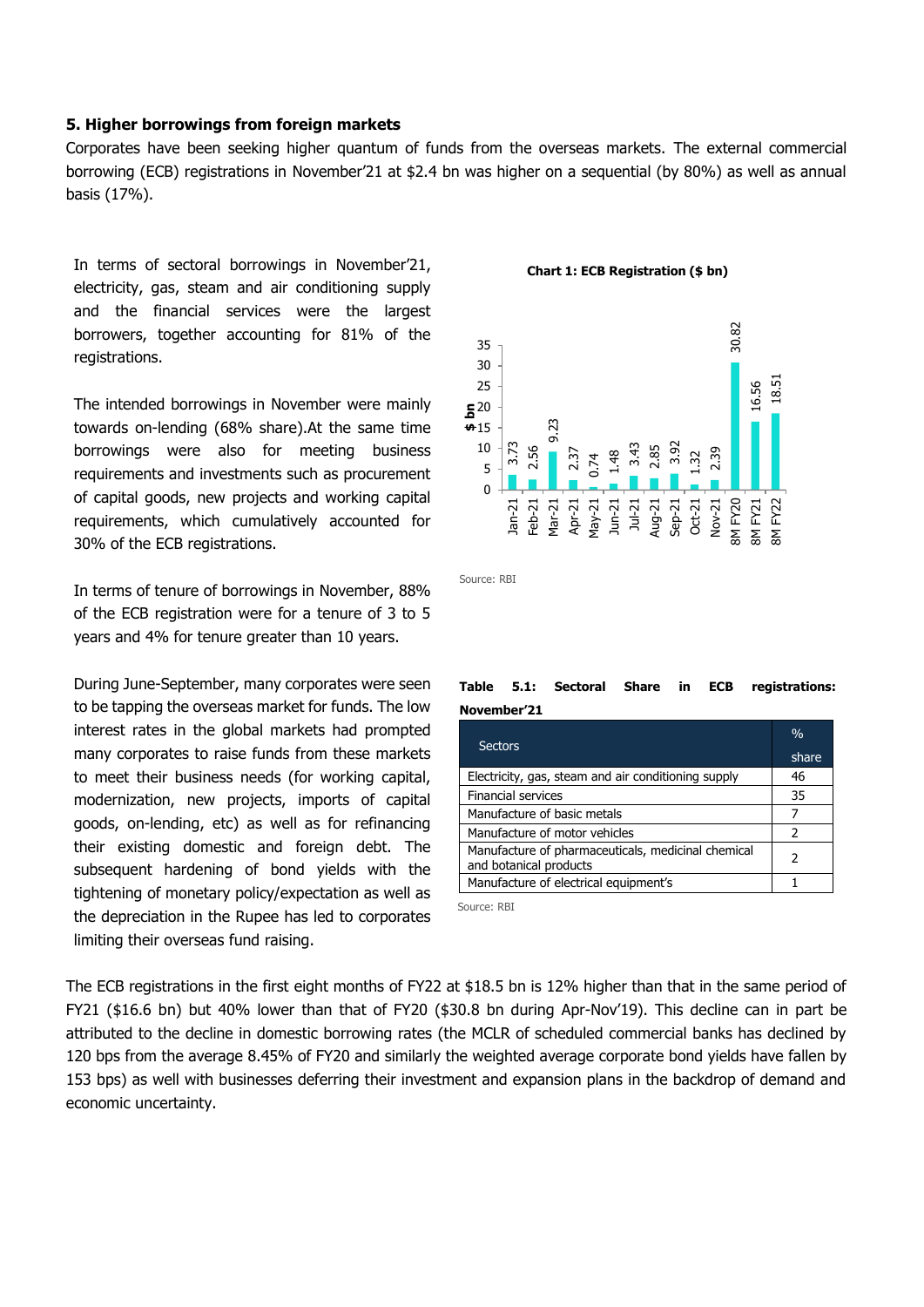# **B. Secondary Markets: Upwards movement in secondary market yields**



Source: FBIL, RBI, FIMMDA and CARE Ratings calculations. Corporate Bond yields are the weighted average yields across rating categories

The secondary market yield of GSecs and commercial papers rose in December from a month ago. The yield on the benchmark 10-year GSec rose to the highest level in 22 months, while that of commercial papers climbed to 18-month highs.

The average 10-year GSec yields surged to 6.41% in December, a 6 bps increase from a month ago, while the average yield of commercial papers at 3.75% was up by 9 bps. The weighted average yield of corporate bonds for the month at 6.44%, moderated by 26 bps from a month ago.

Concerns over the tightening of monetary policies by the global central banks amid the unabated rise in price levels led to a sell off in bonds raising yields.

### **Yield spread narrows**

The risk perception of corporate bonds improved in December'21. Credit spreads fell during the month even as GSec yields rose. The spreads over GSecs across rating categories narrowed for the bonds of NBFCs and corporates alike from that in November'21 (as highlighted in Table 6 below). As of end December'21, corporate bonds spreads narrowed by 14 bps for AAA rated bonds, 16 bps for AA+ and 13 bps for AA rated bonds from that in November'21.

| 10<br>year | <b>NBFCs</b>    |                      |                      |                      |                      |                      | <b>Corporates</b>   |                      |                      |                      |                      | <b>PSUs</b>          |                     |                      |                      |                      |                     |                      |
|------------|-----------------|----------------------|----------------------|----------------------|----------------------|----------------------|---------------------|----------------------|----------------------|----------------------|----------------------|----------------------|---------------------|----------------------|----------------------|----------------------|---------------------|----------------------|
|            | $30-$<br>Apr-21 | $31 -$<br>Aug-<br>21 | $30 -$<br>Sep-<br>21 | $29 -$<br>Oct-<br>21 | $30 -$<br>Nov-<br>21 | $30 -$<br>Dec-<br>21 | $30-$<br>Apr-<br>21 | $31 -$<br>Aug-<br>21 | $30 -$<br>Sep-<br>21 | $29 -$<br>Oct-<br>21 | $30 -$<br>Nov-<br>21 | $30 -$<br>Dec-<br>21 | $30-$<br>Apr-<br>21 | $31 -$<br>Aug-<br>21 | $30 -$<br>Sep-<br>21 | $29 -$<br>Oct-<br>21 | $30-$<br>Nov-<br>21 | $30 -$<br>Dec-<br>21 |
| AAA        | 0.55            | 0.62                 | 0.56                 | 0.52                 | 0.57                 | 0.56                 | 0.5                 | 0.58                 | 0.56                 | 0.45                 | 0.55                 | 0.41                 | 0.43                | 0.52                 | 0.43                 | 0.4                  | 0.41                | 0.38                 |
| $AA+$      |                 | 1.04                 | 1.02                 | 0.98                 | 1.05                 | 0.96                 | 0.98                | 1.06                 | 1.07                 | 0.92                 | 1.03                 | 0.87                 | 0.9                 | 0.98                 | 0.96                 | 0.92                 | 0.9                 | 0.95                 |
| AA         | 1.4             | 1.38                 | 1.37                 | 1.33                 | 1.39                 | 1.31                 | 1.26                | 1.38                 | 1.35                 | 1.24                 | 1.29                 | 1.16                 | 1.16                | 1.29                 | 1.28                 | 1.21                 | 1.2                 | 1.25                 |
| AA-        | 1.77            | 1.73                 | 1.73                 | 1.69                 | 1.77                 | 1.66                 | 1.53                | 1.78                 | 1.76                 | 1.66                 | 1.76                 | 1.56                 | 1.57                | 1.69                 | 1.72                 | 1.63                 | 1.66                | 1.70                 |
| $A+$       | 3.77            | 3.73                 | 3.73                 | 3.69                 | 3.77                 | 3.66                 | 3.03                | 3.28                 | 3.26                 | 3.16                 | 3.26                 | 3.06                 | 2.57                | 2.69                 | 2.72                 | 2.63                 | 2.66                | 2.70                 |
| А          | 4.02            | 3.98                 | 3.98                 | 3.94                 | 4.02                 | 3.91                 | 3.28                | 3.53                 | 3.51                 | 3.41                 | 3.51                 | 3.31                 | 2.82                | 2.94                 | 2.97                 | 2.88                 | 2.91                | 2.95                 |
| A-         | 4.27            | 4.23                 | 4.23                 | 4.19                 | 4.27                 | 4.16                 | 3.78                | 4.03                 | 4.01                 | 3.91                 | 4.01                 | 3.81                 | 3.07                | 3.19                 | 3.22                 | 3.13                 | 3.16                | 3.20                 |
| BBB+       | 4.77            | 4.73                 | 4.73                 | 4.69                 | 4.77                 | 4.66                 | 4.28                | 4.53                 | 4.51                 | 4.41                 | 4.51                 | 4.31                 | 3.57                | 3.69                 | 3.72                 | 3.63                 | 3.66                | 3.70                 |
| <b>BBB</b> | 5.02            | 4.98                 | 4.98                 | 4.94                 | 5.02                 | 4.91                 | 4.53                | 4.78                 | 4.76                 | 4.66                 | 4.76                 | 4.56                 | 3.82                | 3.94                 | 3.97                 | 3.88                 | 3.91                | 3.95                 |
| BBB-       | 5.52            | 5.48                 | 5.48                 | 5.44                 | 5.52                 | 5.41                 | 5.03                | 5.28                 | 5.26                 | 5.16                 | 5.26                 | 5.06                 | 4.32                | 4.44                 | 4.47                 | 4.38                 | 4.41                | 4.45                 |

| Table 6: Bond Spread over GSec (10 year) |  |  |
|------------------------------------------|--|--|
|------------------------------------------|--|--|